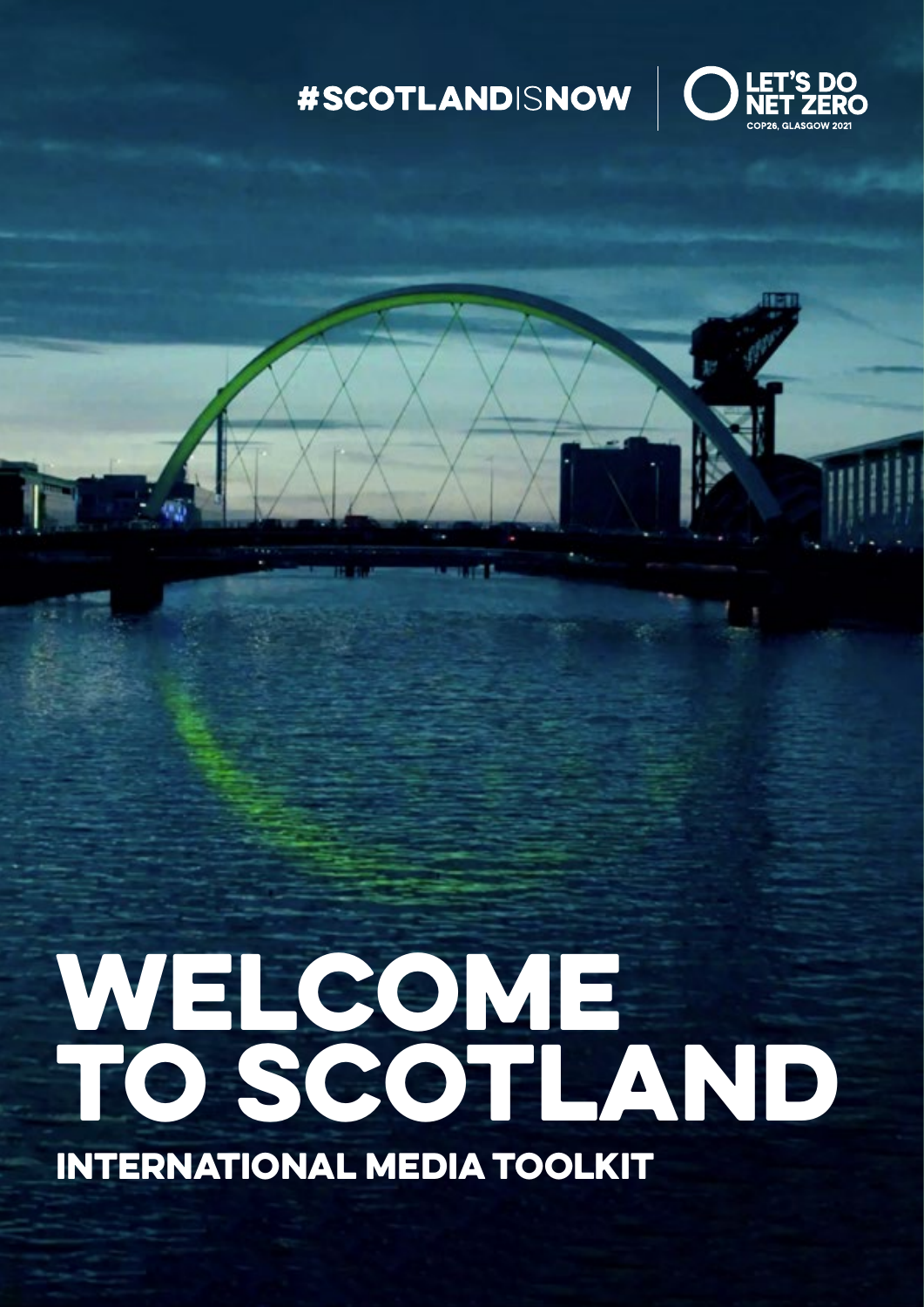

"Climate change and nature loss remain the greatest challenges facing this planet and this is our best, perhaps only, chance to address them.

"COP26 must move from the world of promises to action, and mobilise the ambition, finance, resources and joint working needed to deliver on the Paris Agreement goals.

"Scotland, as a responsible global citizen, will do everything we can to play our part."

#### First Minister Nicola Sturgeon

As Scotland welcomes global leaders, international policy makers, scientists, businesses and industries to the UN Climate Change Conference (COP26), it is clear that the world must come together to deliver the level of ambition needed to safeguard the planet. COP26 in Glasgow is the world's best chance of limiting global warming to 1.5 degrees making it one of the most important gatherings of the century.

On an international stage, Scotland has demonstrated leadership by placing a commitment to achieving net zero by 2045 in a way that's fair for all in legislation. Scotland is at the forefront of the global transition to net zero and was one of the first countries to respond to the Paris Agreement with increased, legally-binding, targets and ambition. It was also among the first to declare a climate emergency and to commit to 100% renewable energy generation.

In the last 30 years, Scotland has halved greenhouse gas emissions and the Scottish economy has decarbonised more quickly than the rest of the UK, and faster than any G20 economy since 2008, but there is still more to be done. The Scottish Government is continuing to support people and businesses to make the changes they need to adapt and to take advantage of new opportunities, including investing in decarbonising homes, supporting a just transition to a low-carbon economy and revolutionising transport.

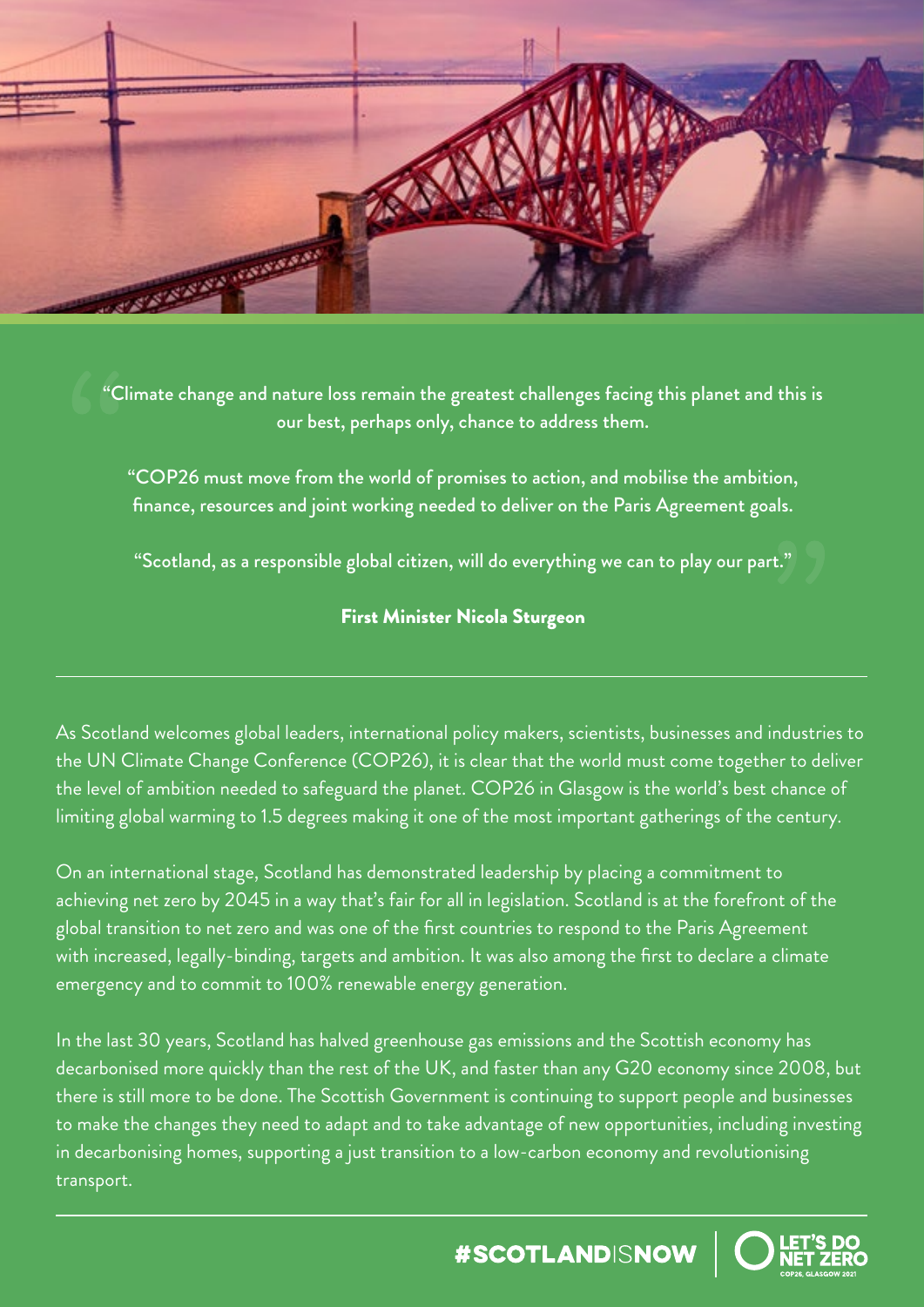A new Just Transition Commission has been established to help ensure Scotland's journey to net zero is fair for everyone. Chaired by climate scientist Professor Jim Skea CBE, it will report annually on progress and makes Scotland the first country in the world to commit to a Just Transition Planning Framework, ensuring Scottish values of justice, fairness and solidarity are embodied in a legislative commitment.

A Climate Emergency Skills Action Plan is central in Scotland's ambition to create a future workforce that supports the transition to a net zero economy. A National Transition Training Fund supports people at risk of being left behind in the labour market, to upskill or retrain and a new Green Jobs Workforce Academy will provide the skills needed for new, greener jobs. A £62 million Energy Transition Fund will specifically support businesses in Scotland's oil, gas, and energy sectors to adapt to meet the challenge of net zero. A Young Person's Guarantee will ensure that there's a job or place in education for everyone aged 16 to 24.

The Scottish Government is helping to deliver ambitious outcomes at COP26 as co-chair of the Under 2 Coalition, a global community of state and regional governments committed to ambitious climate action in line with the Paris Agreement. It is using its position to help deliver ambitious outcomes at COP26 and demonstrate that global climate action requires action by governments at all levels.

"2021 is a vital year for climate action and COP26 in Glasgow puts Scotland centre stage. We'll demonstrate the climate action Scotland is taking, the ways in which we put people and wellbeing at the heart of all we do, and how our Scottish values underpin our place in the world.

"Ending our contribution to climate change within a generation will require transformational change across all parts of the economy and society. All of us will need to challenge ourselves to do more and the Scottish Government will support citizens in Scotland and globally to make these changes.

"Scotland is the right place for COP26, especially a COP focused on delivery and action, and one which puts justice and the views of people at its centre. As the birthplace of the industrial revolution, it is right that we are at the forefront of the green revolution."

Cabinet Secretary for Net Zero Michael Matheson

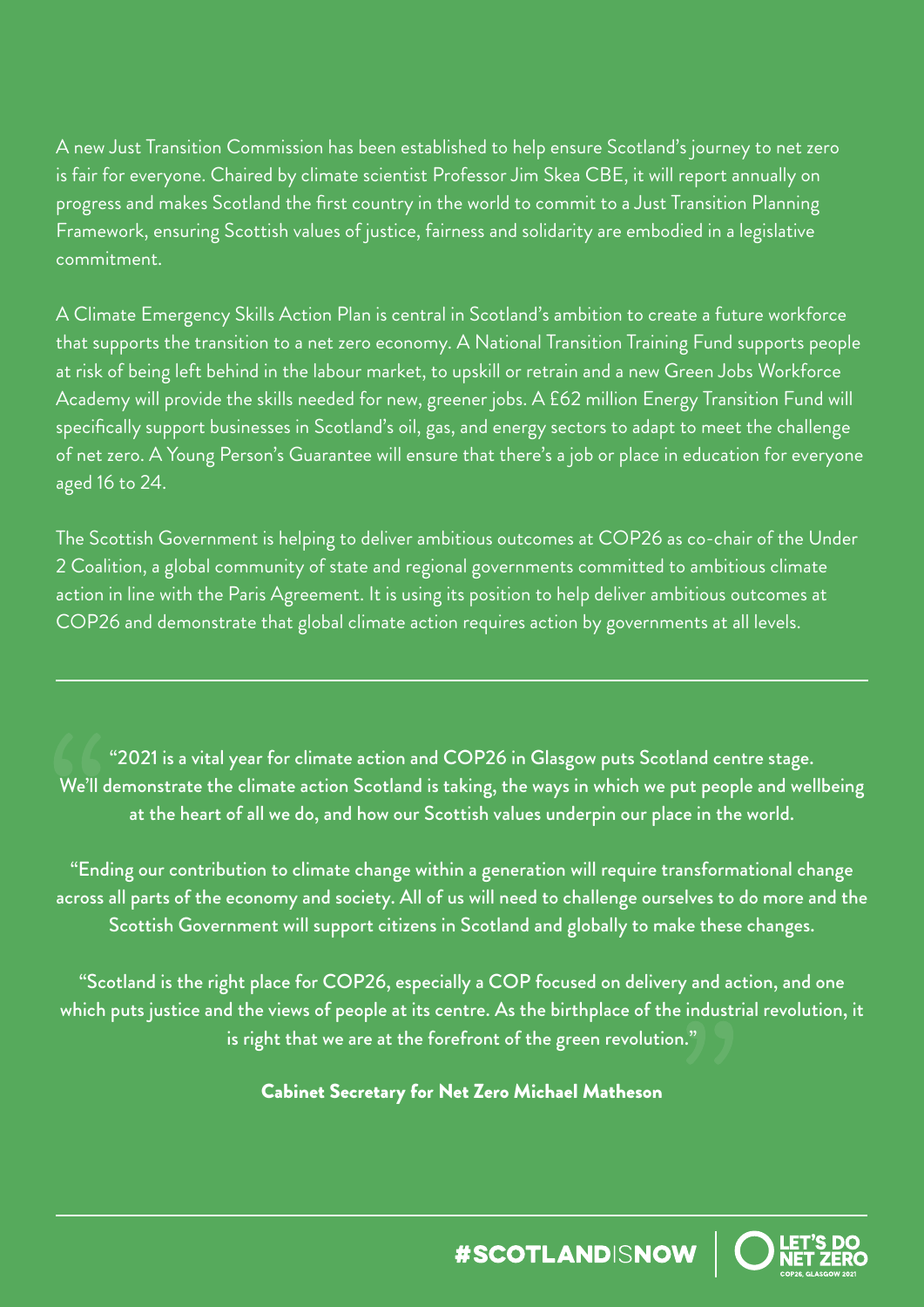The impacts of climate change and a transition to net zero are not felt equally across the world. That is why Scotland has supported climate leaders from the Global South to publish a statement of their key priorities for COP26, including the recommendation that developed countries meet their \$100 billion annual climate finance promise and use COP26 to significantly increase the financial support reaching the most impacted people and communities.

Scotland is doubling its financial support for the world's poorest and more vulnerable communities in their efforts to tackle the impacts of climate change to £6 million per year, providing £24 million across this Parliament.

Scotland is also working closely with children and young people to include them in the COP26 agenda, educating them to have the skills and allowing them the opportunities to be advocates for Scotland's net zero ambitions longer-term. As well as COP26, Scotland will host the 16th Conference of Youth (COY16), the UN's official youth event for COP26. The conference which runs from 28-31 October in Glasgow will result in the Statement of Youth, which is presented on behalf of young people at every COP, setting out their hopes and expectations for the climate negotiations.

Samantha Jordan, 17, Western Isles/Na h-Eileanan Siar, said: "The COP26 Youth Climate Programme gives us an opportunity to get involved in the climate change conversation at COP26. Young people in Scotland - and globally - have an extremely important and fundamental role to play in tackling the climate and natural emergencies. Afterall, it's our generation that will face the greatest impact of climate change, so it's essential that our voices are continued to be heard beyond COP26."

## **SCOTLAND'S ACTION**

- Scotland was one of the first countries to respond to the Paris Agreement and amongst the first to declare a climate emergency.
- Scotland's statutory framework on climate change is world-leading. The 2030 target for a 75% reduction in emissions is the most ambitious that we are aware of, in law, for any country in the world. Scotland is also one of only a very few countries to set legally-binding annual targets to reduce emissions in every year from now until net-zero in 2045, which include a fair share of international aviation and shipping and are without any reliance on offsetting credits.
- Scotland is the first government that is not a party to the Paris Agreement to publish an indicative Nationally Determined Contribution.

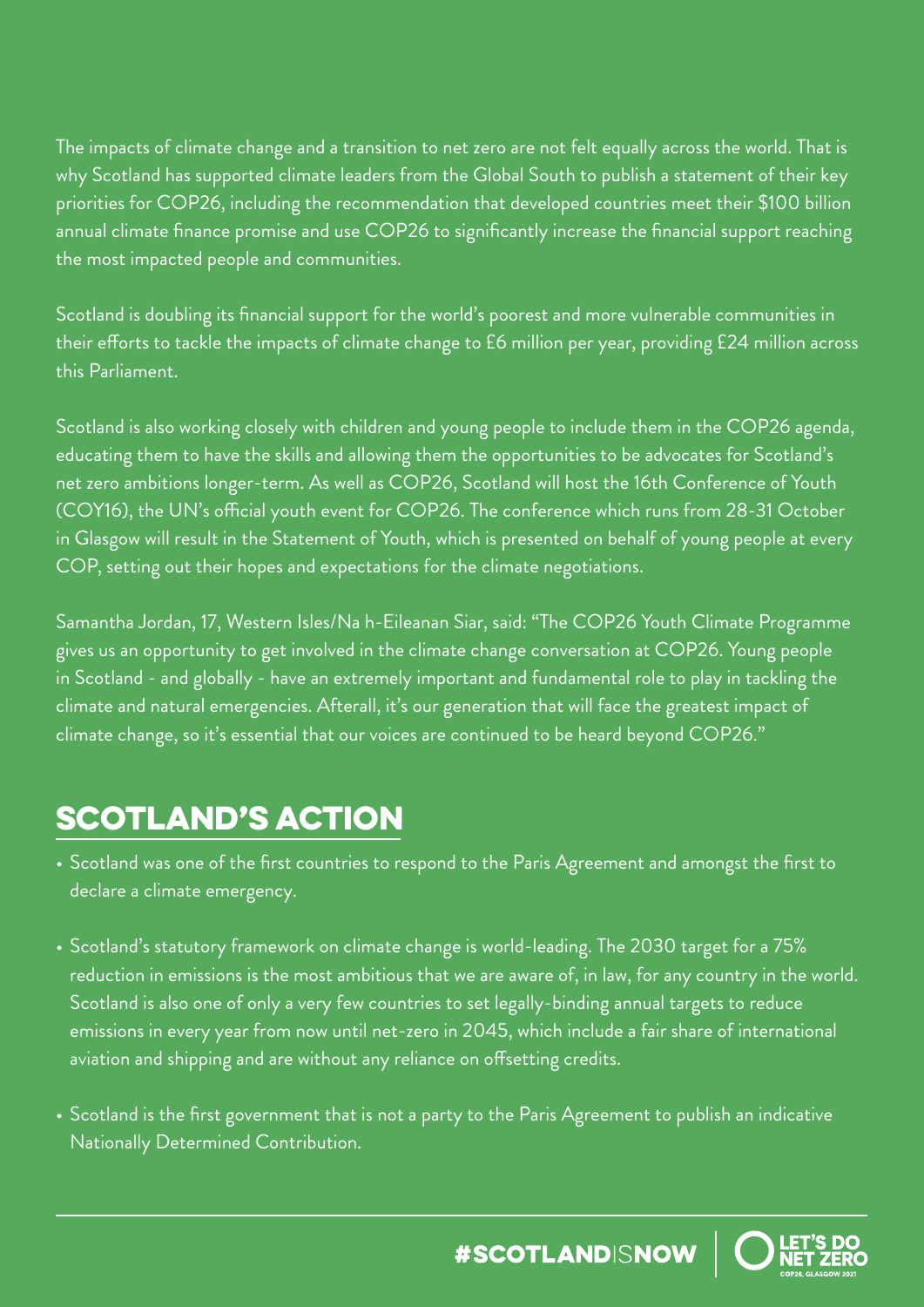- Scotland has already halved greenhouse gas emissions and continues to out-perform the UK as a whole in delivering long-term reductions.
- Home to the world's first floating off-shore wind farm, Scotland's renewables expertise is used in 72 countries.
- Scotland is also home to the world's leading wave and tidal energy centre, a sector that has created jobs and investment generating more than £11bn.
- Last year the equivalent of 96% of gross electricity consumption came from renewable sources and by the end of 2021, Scotland will have allocated over £1bn since 2009 to tackle fuel poverty and improve energy efficiency.
- In under 10 years, Scotland has funded the restoration of around 30,000 hectares of peatland and has created over 22,000 hectares of new woodland by planting 44 million trees in the last 2 years, which is 80% of all new planting in the UK, to enhance our natural carbon capture potential.



### IMAGERY & VIDEO

If you are looking for free-to-use images and videos to accompany your story, we have a number of resources and links available.

You can access imagery for our case studies by clicking on the Dropbox link which also contains a selection of B-roll footage: ( **[DROP BOX](https://www.dropbox.com/sh/191jevvyktxwn49/AACjRp7I5jXirbtI-5BWbuCYa?dl=0)** 

A wider range of imagery to enhance your Scottish stories can also be directly sourced from the image libraries of [VisitScotland](https://www.visitscotland.org/supporting-your-business/marketing/toolkits/photography-imagery) and [Scottish Enterprise](https://www.scottish-enterprise-mediacentre.com/resources).

[Weibo.com/discoverscotland](http://Weibo.com/discoverscotland)

[@ScotGovNetZero](https://www.facebook.com/ScotGovNetZero/) [@ScotGovNetZero](https://www.instagram.com/scotgovnetzero/?hl=en-gb) [@ScotGovNetZero](https://twitter.com/ScotGovNetZero), [@ScotGovBrussels](https://twitter.com/scotgovbrussels?lang=en), [@ScotGovFrance](https://twitter.com/scotgovfrance?lang=en), [@ScotGovGermany,](https://twitter.com/scotgovgermany?lang=en) [@ScotGovLondon](https://twitter.com/scotgovlondon?lang=en), [@scotgovIreland,](https://twitter.com/scotgovireland?lang=en) [@ScotGovUSA](https://twitter.com/scotgovusa?lang=en), [@ScotGovCanada](https://twitter.com/scotgovcanada?lang=en)

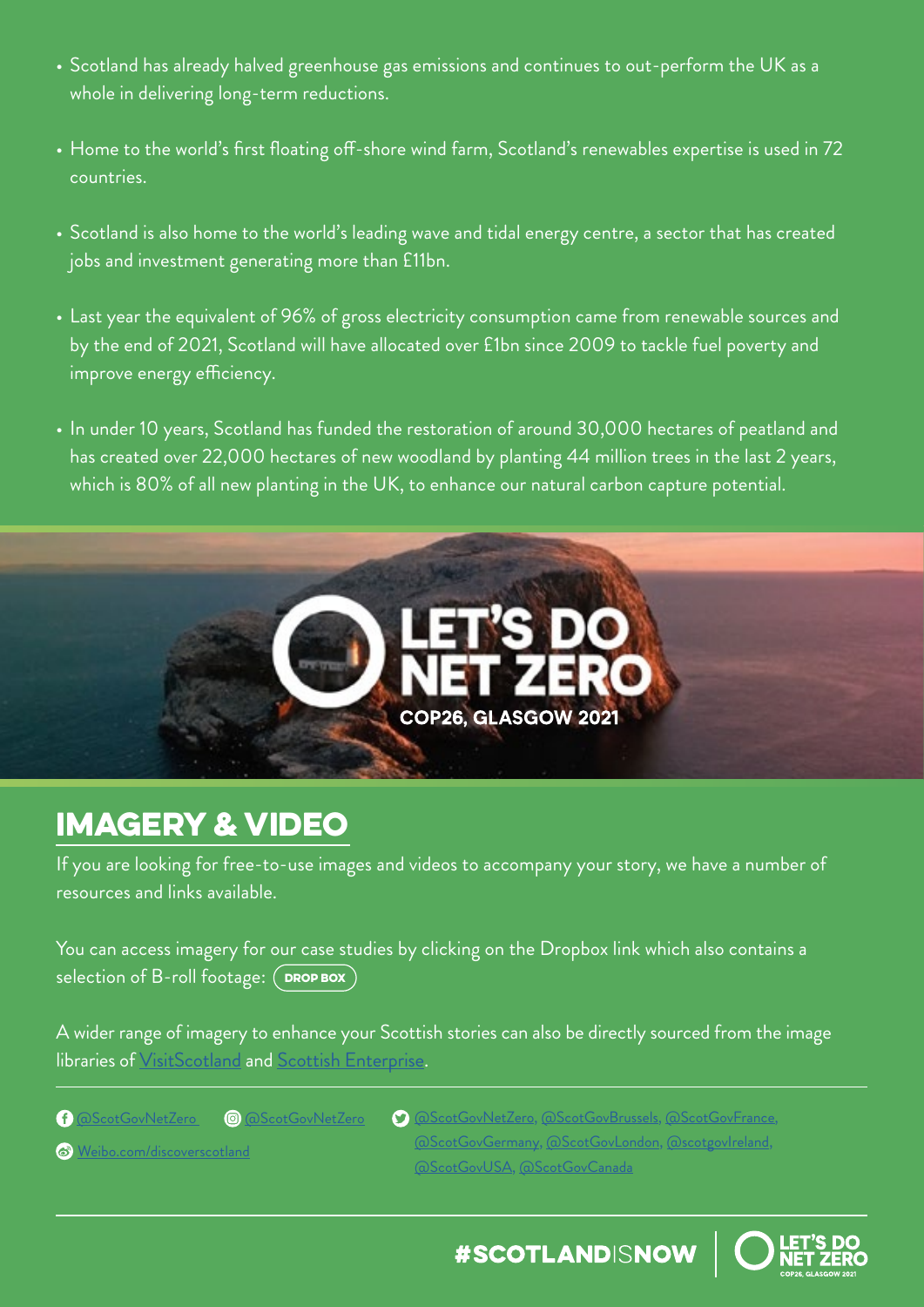

## EVENTS

The Lighthouse (Scotland's Centre for Design and Architecture) in Glasgow will be Scotland's flagship venue for COP26. The programme in this venue will encompass up to 90 events, Q&As and round tables, delivered between 1 November – 12 November and aligning with the official themes for the summit. This flagship hub will be complemented by additional spaces hosted in and outside of the Blue Zone and further information will be published on

[www.netzeronation.scot/whats-happening/glasgow-cop26](https://www.netzeronation.scot/whats-happening/glasgow-cop26)

## GLASGOW RESOURCES

Glasgow City Council has produced a series of bespoke media resources to assist press and broadcasters. A media portal - [www.PeopleMakeGlasgowGreener.com/media](http://www.PeopleMakeGlasgowGreener.com/media) - contains a digital media kit and multimedia assets of Glasgow, Scotland and the wider UK.

A COP26 Glasgow Broadcast Guide has been produced giving details of filming locations, which are available to book as stand up positions for live reporting or pre-records. The Smart Canal project, Climate Clock projection at the Tolbooth, Glasgow Children's Woodland Project and Whitelee Wind Farm are among the locations featured and sit alongside some of the city's most iconic attractions in the 36-page, full colour PDF guide.

A Destination Media Hub will be located at 40 John Street, Glasgow, G1 1JL within the COP26 Host City Zone. A team will be on hand to assist media with destination enquiries on Glasgow and Scotland, as well as facilitate the booking of official city camera positions. It will operate daily from 9am – 7pm between Thursday 28 October and Friday 12 November for all COP26 accredited media and nonaccredited media on presentation of press credentials. Journalists will have access to free Wi-Fi and be able to enjoy a taste of Glasgow with complimentary refreshments from local suppliers.

All necessary measures regarding security and COVID19 mitigation protocols will be in place to protect DMH staff and visitors.

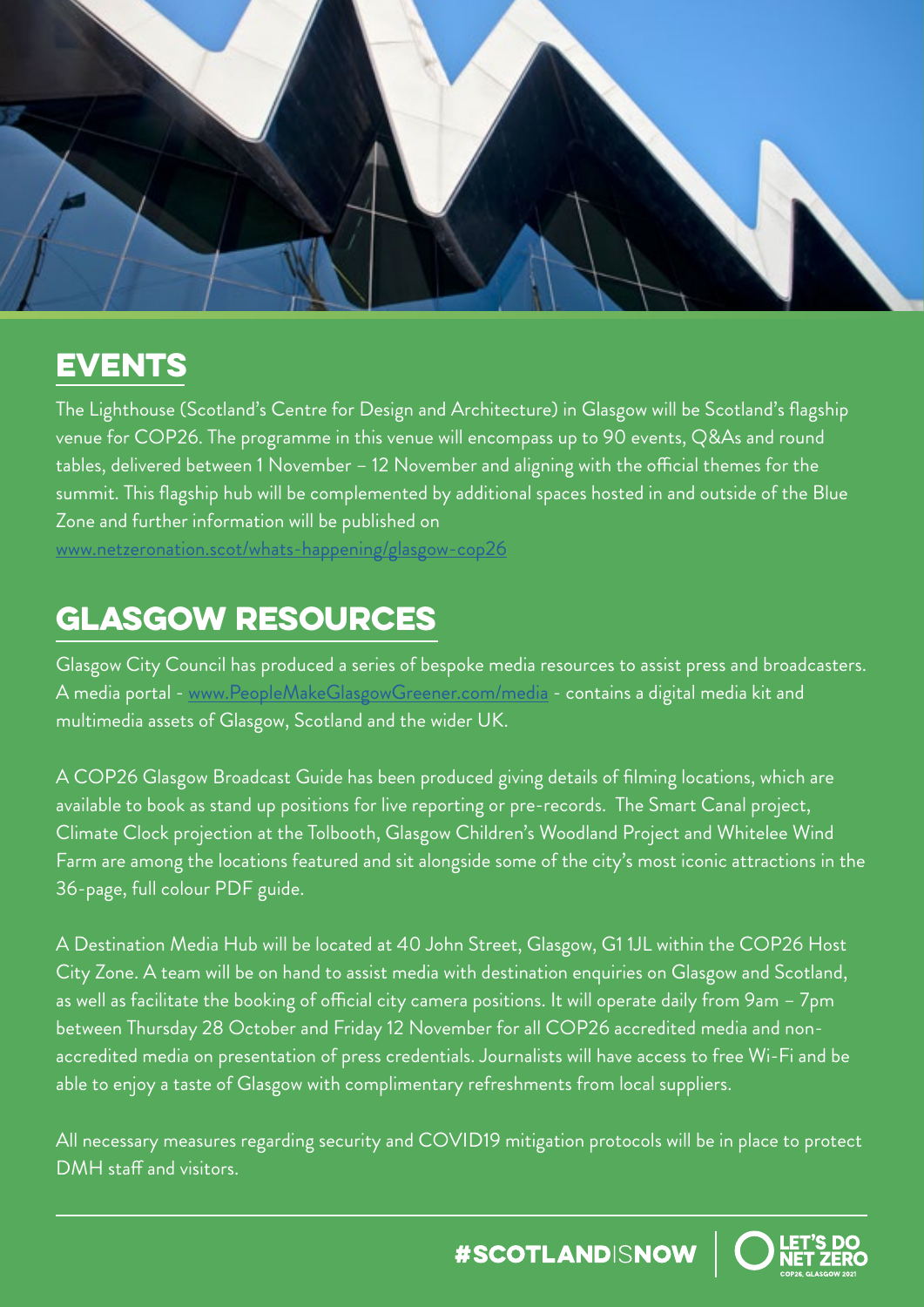## SCOTLAND CASE STUDIES

Many of Scotland's businesses, industries and communities are leading the way globally by demonstrating world-leading changes in tackling the climate emergency and protecting nature. Below are 26 of Scotland's most dynamic case studies demonstrating innovations, solutions and globally-minded collaborations.

#### The world's largest floating offshore wind farm – Aberdeenshire

Kincardine Wind Farm - the world's largest floating offshore wind farm is now complete and operational, and has begun producing and supplying power to the Scottish national grid via a power purchase agreement with Norwegian power company Statkraft.

Situated 15 km offshore from Aberdeen in Scotland, the wind farm floats in waters between 60 to 80 metres. The 50 MW Kincardine floating wind farm will provide over 200,000 MWh per year to the Scottish grid, enough to power over 50,000 homes.

The project was developed by Kincardine Offshore Wind developer, a subsidiary of Pilot Offshore Renewables, while the engineering, design, supply, construction, and commissioning of the Kincardine floating wind farm was undertaken by Cobra Wind, a subsidiary of ACS Group.

This key technology could help many countries around the world achieve their renewable energy targets.

For further information on the project and for contact details visit [www.pilot-renewables.com](http://www.pilot-renewables.com)

#### world's first hydrogen home heating network - fife

H100 Fife is a project led by SGN (formerly known as Scotia Gas Networks), who are responsible for managing the network that distributes natural and green gas to homes and businesses across Scotland. They are partnering with other UK gas operators to deliver a world-first - a 100% hydrogen energy system that will bring renewable hydrogen into homes in 2022, providing zero-carbon fuel for heating and cooking.

The project will construct and operate a hydrogen heat network system that will connect with the ORE Catapult 7MW offshore wind turbine - the world's most advanced, open-access offshore wind turbine dedicated to research and development. This will enable it to directly supply power for hydrogen production. The project is the first of its kind to employ a direct supply of hydrogen power for domestic heating – putting Levenmouth, Fife and Scotland at the forefront of the clean energy revolution. H100 Fife has an aspiration to provide a hydrogen transformation option for the whole of Scotland.

Read more about the project here<https://sgn.co.uk/H100Fife> Press Contact - [waseem.hanif@sgn.co.uk](mailto:waseem.hanif%40sgn.co.uk?subject=)

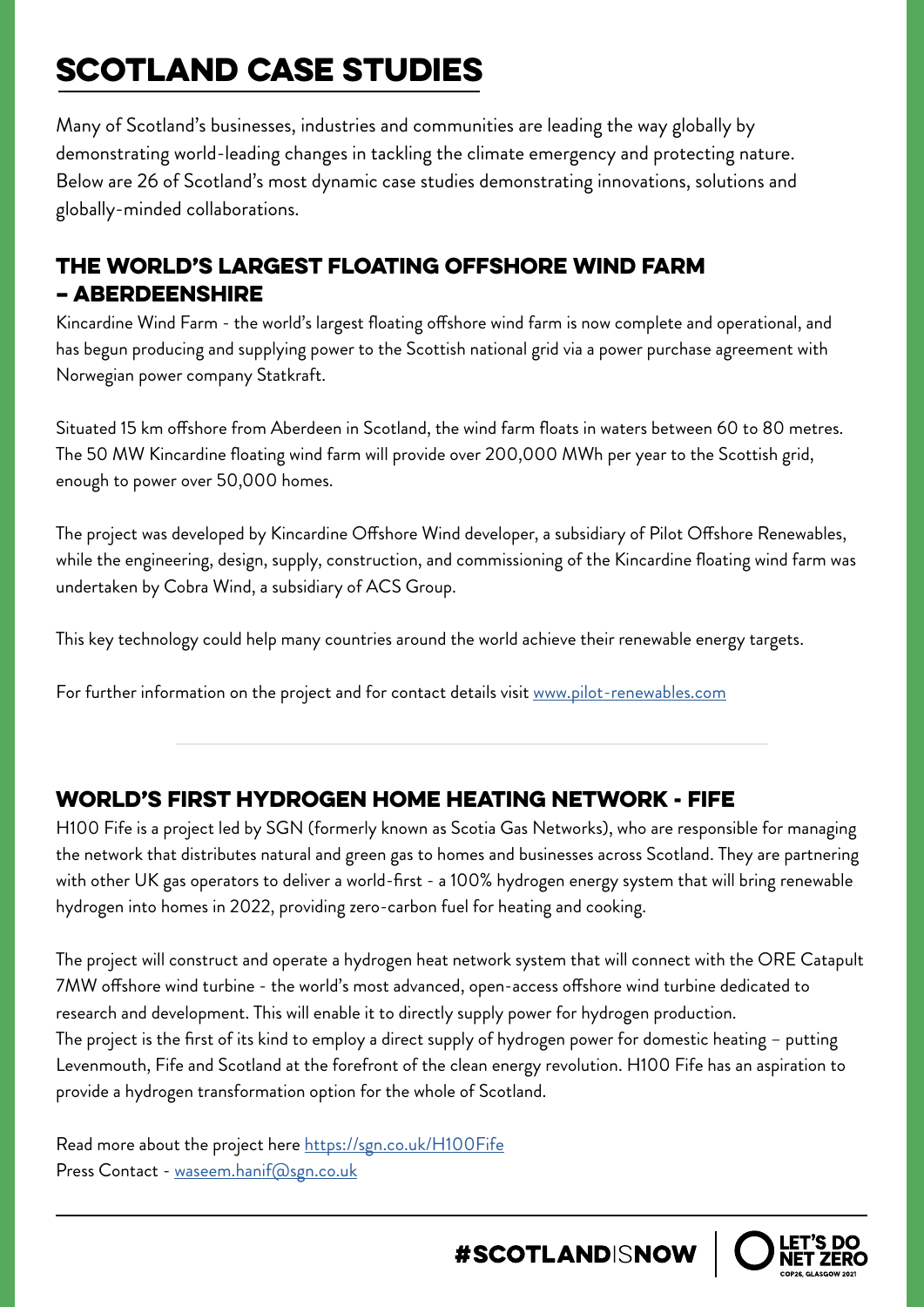#### Emergency One, the world's first electric fire engine – **AYRSHIRE**

The 'E1 EV0' fire engine is the world's first fully electric fire engine, which uses battery power for both its engine and water hose pump. Developed by the Emergency One Group based in Cumnock, Ayrshire, it presents an innovative contribution towards a low-carbon economy.

Inspired by the collective global ambition of their Fire & Rescue service customers to reduce fleet emissions and carbon footprint, the new technology brings a cutting-edge zero emission fire appliance to the market and is a fantastic example of an innovative Scottish manufacturer with global export ambitions. The innovation teams at Scottish Enterprise worked closely with the organisation to develop the E1 EV0 that will not only save lives in the role it will serve but positively contribute to a greener future.

Read more about the project here: <https://e1group.co.uk/e1-evo> Press Contact: [info@emergencyone.co.uk](mailto:info%40emergencyone.co.uk?subject=)

#### The world's first hydrogen-powered double decker bus fleet – Aberdeen

The world's first hydrogen-powered fleet of double decker buses was rolled out in Aberdeen in 2020 showcasing the trailblazing advances in hydrogen power technologies in Scotland. Estimated to save one kilogram of  $\mathsf{CO}_2$  per kilometre travelled, the zero-emission fleet emits nothing more than water from its exhausts, helping to contribute to Scotland's ambitions to tackle air pollution. Not only are the buses as efficient as their electric equivalents, they can achieve a greater range of distance and are virtually silent to run - helping to create calmer, quieter streets.

The arrival of these zero-emission public transport vehicles further highlights Aberdeen's status as the energy capital of Europe, and shows its commitment to a green transition as part of Scotland's Net Zero Vision. The technology represents a major leap forward in reducing climate change by demonstrating best practice for green innovation in the transport industry.

Read more about the project here: [https://news.aberdeencity.gov.uk/the-worlds-first-hydrogen](https://news.aberdeencity.gov.uk/the-worlds-first-hydrogen-powered-double-decker-bus-arrives-in-aberdeen)[powered-double-decker-bus-arrives-in-aberdeen](https://news.aberdeencity.gov.uk/the-worlds-first-hydrogen-powered-double-decker-bus-arrives-in-aberdeen) Press Contact [media@aberdeencity.gov.uk](mailto:media%40aberdeencity.gov.uk?subject=)

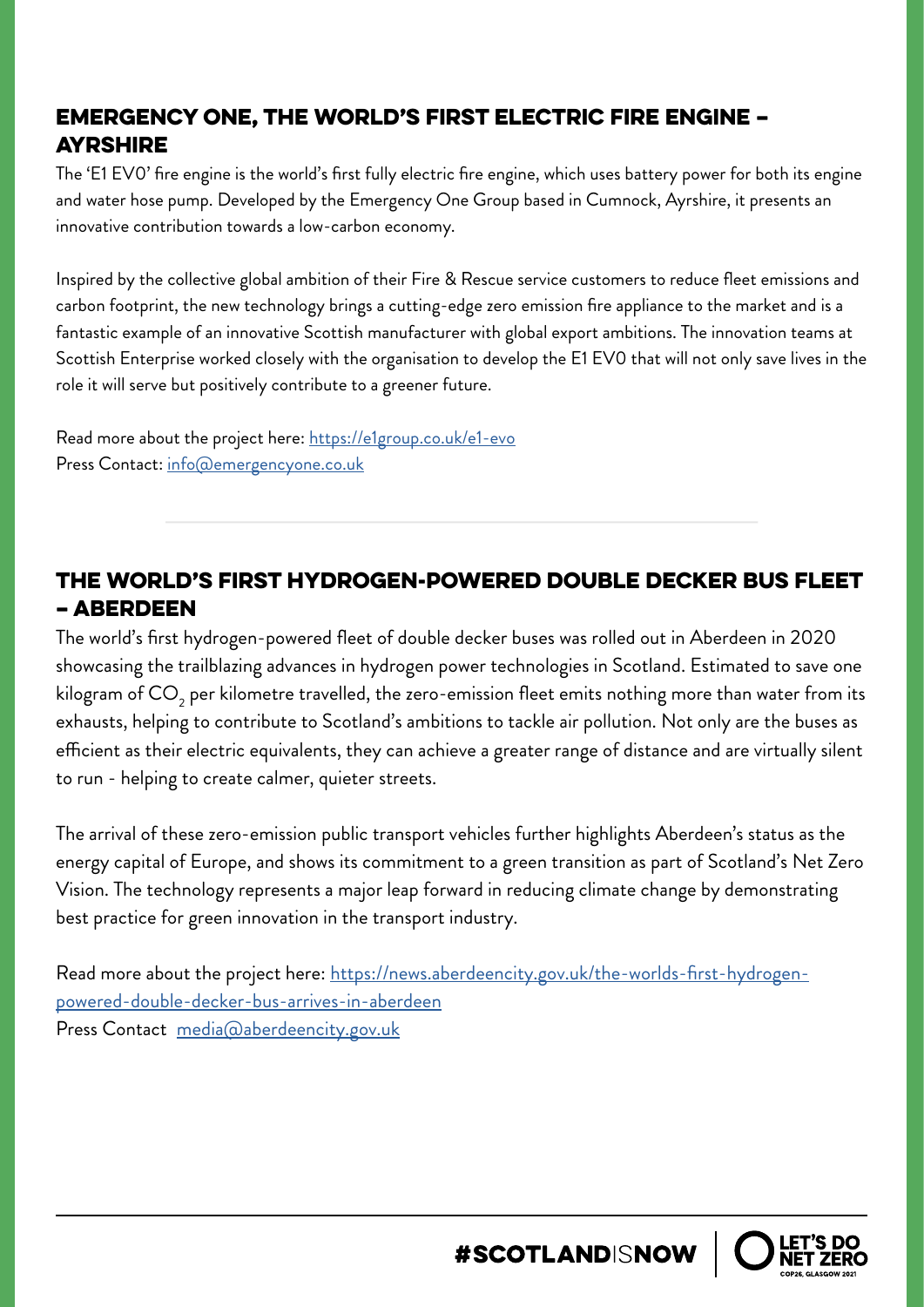#### First offshore hoists for wind turbines improving safety for technicians – Fife

Pict Offshore is a Fife-based developer of a pioneering new hoist technology that is making the transfer of technicians onto wind turbine platforms safer, simpler and more effective. Its 'Get Up Safe' (GUS) hoist system is a heave-compensated personnel hoist, which is transforming the way that construction, inspection, and maintenance technicians access offshore wind turbines.

The GUS system eliminates the need for personnel to access wind turbines via steep ladder and uses a sophisticated motion intelligence system to safely transfer technicians from vessel to turbine in variable wind and weather conditions. Developed in Scotland, this quickly-growing, transformative technology is leading the way on a global scale in ensuring the safety of offshore renewable energy workers.

Read more about the project here: <http://www.pictoffshore.com/about-us.htm> Press Contact: [info@pictoffshore.com](mailto:info%40pictoffshore.com?subject=)

#### Restoring peatlands to improve biodiversity and natural carbon capture – Scotland-wide

In late 2012, the Scottish Government allocated funds to a NatureScot-led peatland restoration project called 'Peatland ACTION' who used it to support a team of volunteers from Butterfly Conservation Scotland (BCS) called the 'Bog Squad' to improve habitat conditions on degraded lowland peatlands across Scotland.

Restoring peatland can help lock in carbon, tackle biodiversity loss and mitigate impacts of climate change such as drought and flooding. This reduces the carbon that peatlands release and will eventually enable them to absorb carbon from the atmosphere.

Volunteers work to install ditch-blocking dams that slow the flow of water to help raise the water table around the ditch. In time, sphagnum mosses and other peatland plants recolonise the ditch and peatformation starts again, helping to restore the natural hydrological balance of the site. Ditch-blocking alongside scrub clearance helps to ensure that conditions remain suitable for peatland specialist species.

For more information, visit: [www.nature.scot/climate-change/nature-based-solutions/peatland-action-project](http://www.nature.scot/climate-change/nature-based-solutions/peatland-action-project)  Press Contact: [Emma.Keenan@nature.scot](mailto:Emma.Keenan%40nature.scot?subject=)

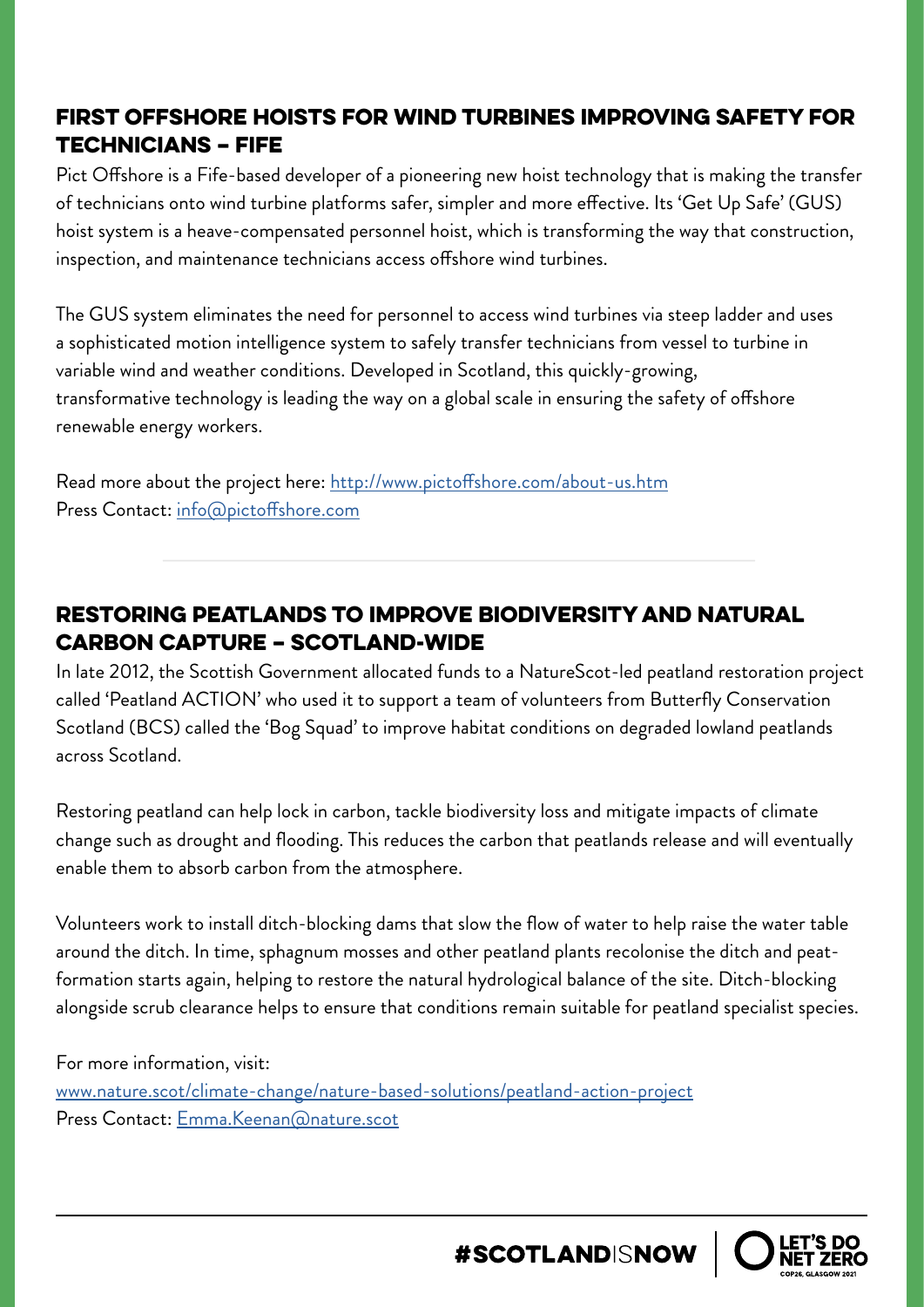#### Michelin Scotland Innovation Parc – the new home of green trailblazers - Dundee

Michelin Scotland Innovation Parc (MSIP) is an ambitious joint venture between Michelin, Dundee City Council and Scottish Enterprise, created to generate economic growth in Scotland and support a fair and just transition to a net zero economy.

With a 32-hectare site and excellent physical connectivity in Dundee, MSIP has flexible, adaptable space for all sizes of businesses to locate. Tenants have unique access to an innovation campus, a Skills Academy, business support and cost-competitive, green energy delivered from sustainable sources. With a site that has been built and maintained to Michelin standard and access to a previous Michelin workforce that has a world-wide reputation for quality and skill, MSIP is built on a legacy of excellence.

Current tenants based here have already created world leading technology in solar power, hydrogen and lithium-ion batteries, and are shining a light on new products and processes that will tackle the climate emergency head-on. The Parc is committed to working in partnership with industry, academia, government and the local community to transform Dundee into a key location for innovation that will progress emerging technology for a greener future.

Read more about the project here: [www.msipdundee.com](http://www.msipdundee.com) Press Contact: i[nfo@msipdundee.com](mailto:info%40msipdundee.com?subject=)

#### The first distillery in the UK to achieve net-zero carbon emissions – Highlands

Located in the remote village of Drimnin in the western highlands of Scotland, new independent distillery Nc'nean has become the first in the UK to achieve net-zero carbon emissions in its production. With sustainability at the heart of its values, the distillery is paving the way for the innovative future of the Scotch Whisky industry.

Nc'nean is completely powered by renewable energy and fires its stills using a wood chip biomass boiler. Any residual carbon emissions are offset through a sustainable tree planting programme and in a pioneering whisky industry-first, all of its bottles are made of recycled glass – reducing the carbon footprint of a typical whisky bottle by 40%.

The distillery also has an ambitious waste-reduction approach, reporting that 99.97% of its production outputs are either recycled or reused. For example, it continuously recycles its cooling water used in the distillation process via a natural pond and uses 80% less water than a traditional distillery. International markets include Germany, France, Netherlands and Italy.

Read more about the distillery's sustainability here: [www.ncnean.com/pages/sustainability](http://www.ncnean.com/pages/sustainability) Press Contact: [press@ncnean.com](mailto:press%40ncnean.com?subject=)

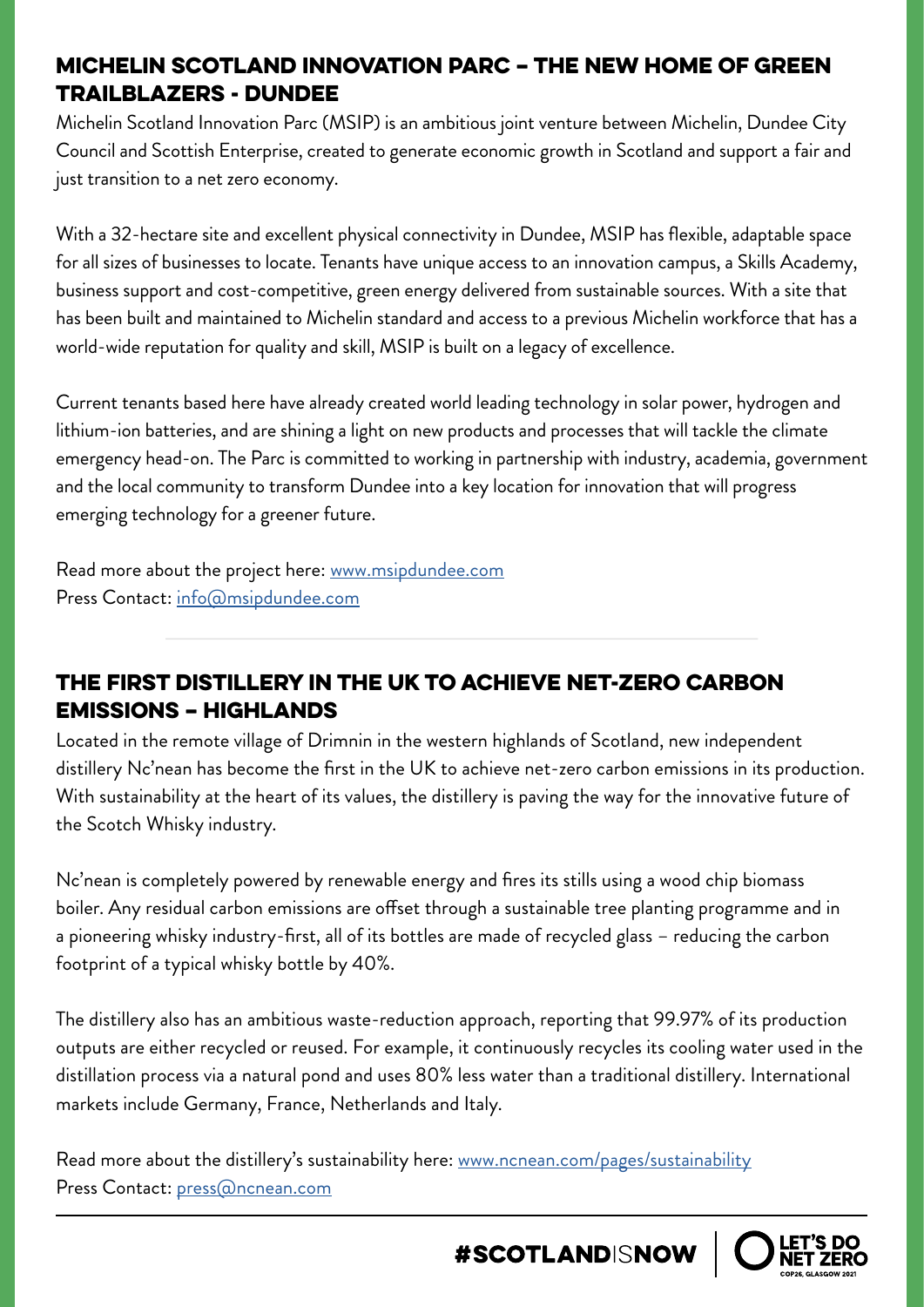#### Europe's first digital surface water drainage system - Glasgow

The construction of Europe's first ever 'smart canal' scheme or digital water drainage system on the Forth & Clyde Canal, will mitigate flood risk as well as enable massive regeneration in Glasgow. The project, run via a partnership between Glasgow City Council, Scottish Canals and Scottish Water, will use sensor and predictive weather technology to provide early warning of wet weather before moving excess rainfall from residential and business areas into stretches of the canal where water levels have been lowered by as much as 10cm.

The project aims to create a 'sponge city' that will see North Glasgow passively absorb, clean and use rainfall intelligently; before periods of heavy rain, canal water will be moved safely through a network of newly created urban spaces – from sustainable urban drainage ponds to granite channels – that absorb and manage water in a controlled way. This cutting edge technology is one of very few examples of its kind in the world.

Read more about the project here: [www.scottishcanals.co.uk/placemaking/north-glasgow/glasgows-smart-canal](http://www.scottishcanals.co.uk/placemaking/north-glasgow/glasgows-smart-canal) Press Contact: [Josie.Saunders@scottishcanals.co.uk](mailto:Josie.Saunders%40scottishcanals.co.uk?subject=)

#### The world's first climate positive vodka - Angus

Nàdar Vodka is the world's first climate positive vodka and with a carbon saving of more than 1.53kg of  $\mathsf{CO}_2$  per bottle, it puts it at the forefront of fighting climate change and biodiversity loss. The distillery produces the spirit for its vodka using the humble garden pea; avoiding the need for synthetic fertilizer and reliance on imported protein for animal feed.

The single-estate distiller controls the growing, distilling and bottling process, which ensures provenance and traceability. Arbikie Distillery also uses its knowledge of growing, and the ever-changing Scottish climate to produce the finest spirits from some of the best agricultural land in the country. The distillery is continuously expanding and exports Nàdar Vodka globally.

For more information, visit: [www.arbikie.com/field-to-bottle](http://www.arbikie.com/field-to-bottle) Press Contact: [iain.stirling@arbikie.com](mailto:iain.stirling%40arbikie.com?subject=)

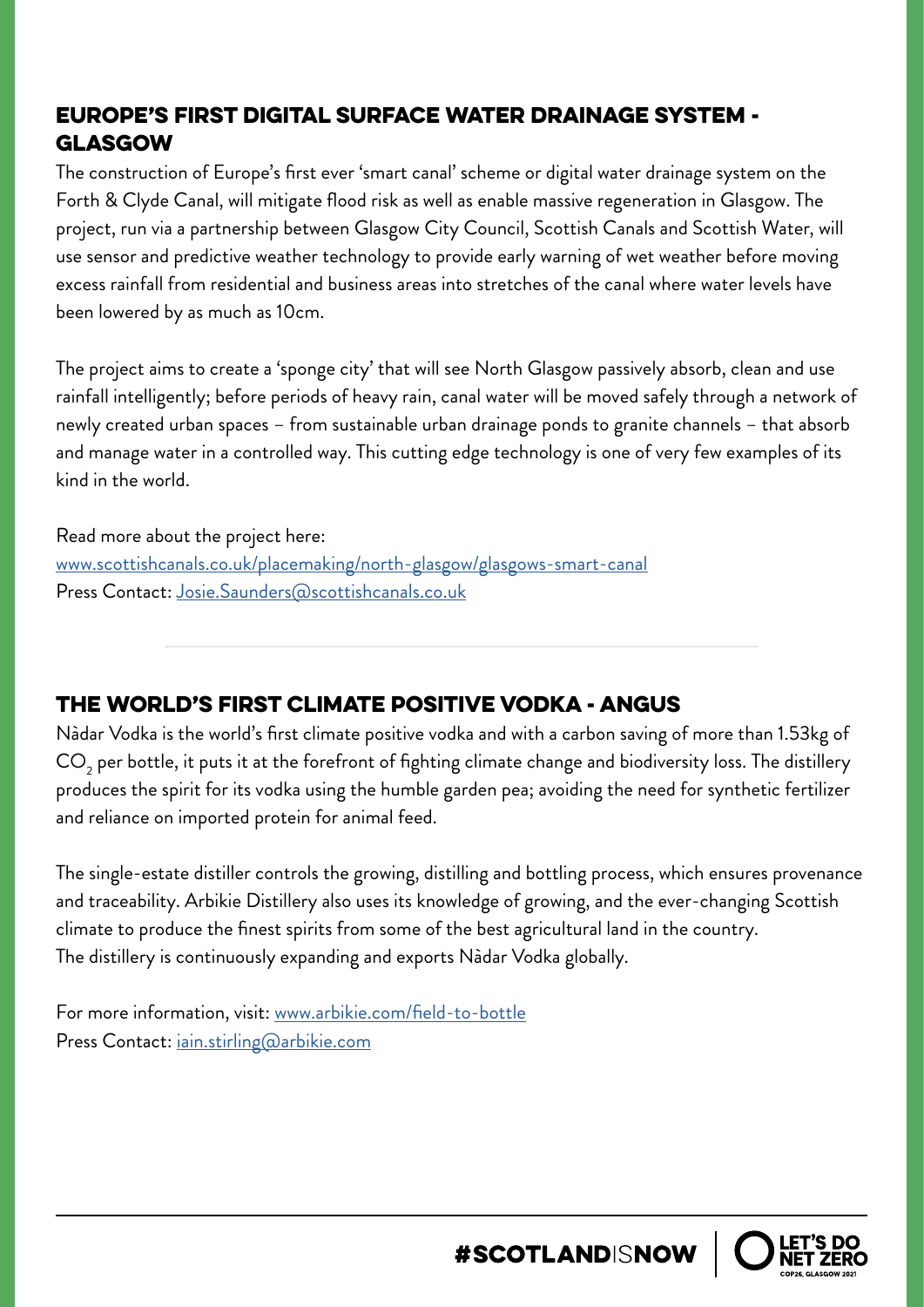#### First company to turn whisky waste into high value biofuel - Edinburgh

Around 90% of a distillery's typical output is made up of organic, low-value by-products. Edinburghbased biotech firm, Celtic Renewables, is the first company to produce biofuel from the by-products of the Scotch Whisky industry. Founded in 2011, Celtic Renewables has developed ground-breaking technology that converts these materials into high value renewable chemicals, sustainable biofuel and other commercially and environmentally valuable commodities.

Celtic Renewables' award-winning technology is revolutionising the way in which one of Scotland's leading industries is adapting to build a greener, circular economy for Scotland. The business has already created a profile globally and generated awareness of its patented clean-tech process which will help play an important role in achieving Net Zero across the world.

For more information visit [www.celtic-renewables.com](http://www.celtic-renewables.com) Press Contact - [enquiries@celtic-renewables.com](mailto:enquiries%40celtic-renewables.com?subject=)

#### The first nation in the world to create innovative digital UNESCO Trail - Scotland-wide

From awe-inspiring volcanic landscapes to stunning city architecture, Scotland is home to several UNESCO destinations that are recognised globally for their significant cultural or natural heritage value.

Scotland is the first nation in the world to create a UNESCO Trail that brings together the country's full range of UNESCO place-based designations (World Heritage, Global Geoparks, Biospheres and Creative Cities), whilst promoting responsible tourism. It aims to encourage visitors to stay longer, explore more and spend in the local supply chain, in turn contributing to the economic and social wellbeing of communities.

The digital trail highlights where possible, how to get around Scotland's 13 place-based UNESCO sites using public transport and other low-carbon means to help visitors make travel choices in line with Scotland's green ambitions.

For more information on Scotland's UNESCO digital trail visit: [www.visitscotland.org/supporting-your-business/marketing/toolkits/unesco-trail](http://www.visitscotland.org/supporting-your-business/marketing/toolkits/unesco-trail) Press Contact - [Louise.Purves@visitscotland.com](mailto:Louise.Purves%40visitscotland.com?subject=)

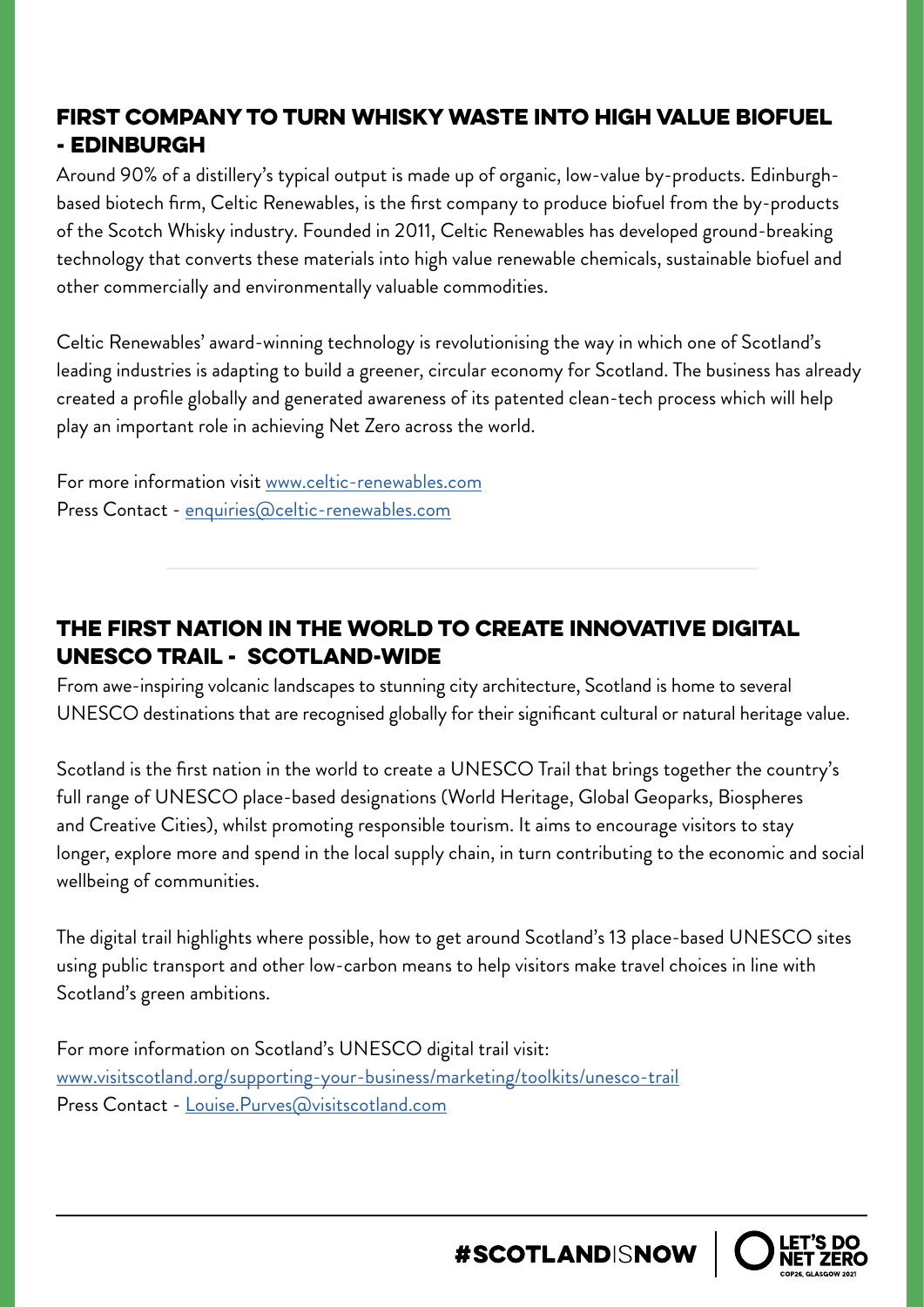#### First National Park Ranger Service to Use An Electric Boat - Loch Lomond

Loch Lomond & The Trossachs National Park, which covers 720 square miles, and is less than an hour away from the city of Glasgow, introduced a new fully electric boat for its Park Rangers earlier this year. This zero-emission vessel is three times more efficient than a traditional boat and creates less disturbance to surrounding wildlife, as well as zero water pollution.

Exploring more sustainable ways for staff and visitors to travel in and around the park is one of many measures being implemented as part of the National Park Authority's Mission Zero – a commitment to becoming a net zero organisation by 2030. The vehicle fleet for park rangers is now 41% electric, e-bikes are being trialled for volunteers and visitors are being encouraged to use more sustainable travel options. These include encouraging visitors to travel by train rather than car, and explore the park on foot or by bike. The Loch Lomond & The Trossachs Countryside Trust have mapped out a number of e-bike routes to support this.

For more information: [www.lochlomond-trossachs.org/park-authority/publications/mission-zero](http://www.lochlomond-trossachs.org/park-authority/publications/mission-zero) Press Contact: [PR&Media@lochlomond-trossachs.org](mailto:PR%26Media%40lochlomond-trossachs.org?subject=)

#### A pioneering energy system to convert body heat into electricity – Glasgow

SWG3, Scotland's leading multi-discipline arts venue, is set to introduce BODYHEAT - a radical new system of capturing and transforming the enormous amounts of heat energy generated by customers, visitors, performers and staff at SWG3's gigs and club events. The venue will convert body heat into electricity that will power the venue's lights and electricity - an innovative new method of thermal control that will drastically reduce the site's energy usage, with potential savings of up to 70 tonnes of carbon per year.

Developed in collaboration with TownRock Energy geothermal energy consultants and Harley Haddow engineering consultants, installation will start later this year. The project is part of SWG3's bold ambition to become a carbon-neutral venue.

For more information, visit: [www.swg3.tv/news/2020/december/swg3-radical-plans-to-use-clubbers-body-heat](http://www.swg3.tv/news/2020/december/swg3-radical-plans-to-use-clubbers-body-heat) Press Contact: [press@swg3.tv](mailto:press%40swg3.tv%20?subject=)

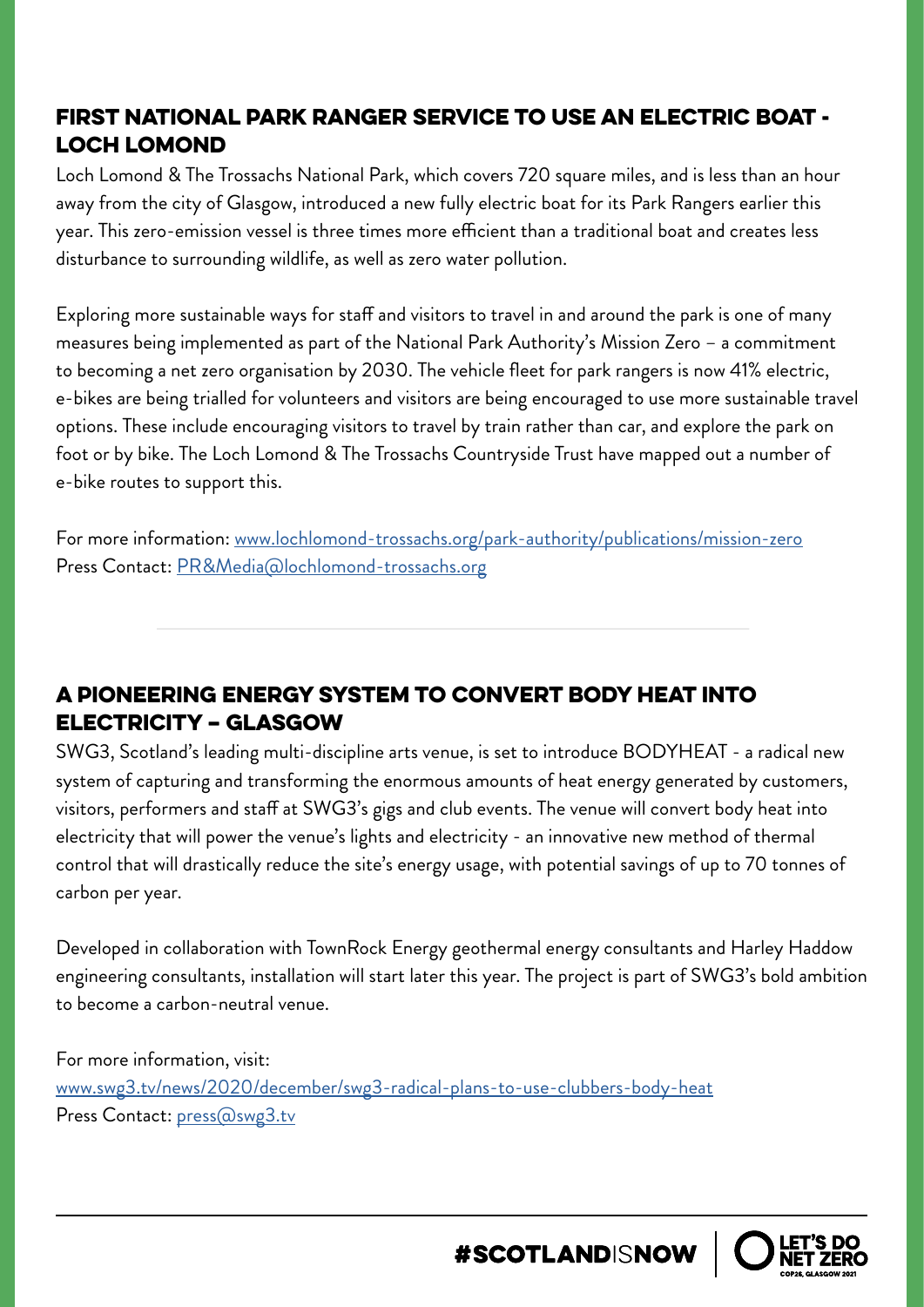#### 3D mapping to measure the accelerated ice loss in glaciers - **DUNDEE**

The University of Dundee has developed an innovative 3D process to creatively document the ice loss in glaciers.

Collaborating with the University of Iceland and the Icelandic Meteorological Office, this pioneering process involves using old aerial photos and modern-day drone photography to capture and shed light on the accelerated ice loss from some of Iceland's largest glaciers.

This revolutionary technique has allowed the university to document the dramatic ice-loss on a group of outlet glaciers on the south side of Vatnajökull, one of the largest ice caps in Europe. This vital process supports global climate change research with the University of Iceland and the Icelandic Meteorological Office. This ground-breaking work adds new dimensions both to the monitoring of glacier recession and to the communication of the severe impacts caused by catastrophic climate change on sensitive environments.

More information: [www.dundee.ac.uk/stories/drones-help-map-icelands-disappearing-glaciers](http://www.dundee.ac.uk/stories/drones-help-map-icelands-disappearing-glaciers) Press Contact: [press@dundee.ac.uk](mailto:press%40dundee.ac.uk?subject=)

#### World-first method to conserve genetic diversity in some of the most iconic wild species – Scotland-wide

In the face of climate change pressures on biodiversity, Scottish scientists have developed a world-first method to help understand and conserve genetic diversity in some of the nation's most iconic wild species: heather, red squirrel, golden eagle, Scottish bluebell and Scots pine. Researchers have identified a list of target species of particular importance for Scotland and developed a 'genetic scorecard' for each, assessing their genetic diversity and any associated risks.

Research found that a number of species were classed as being at risk of severe genetic problems as a result of factors including non-native species, disease, habitat loss and pollution. Conservation action is now underway to address these threats and this new method for assessing genetic diversity will help further target long-term conservation strategies.

For more information, visit: [www.nature.scot/scotland-world-first-genetic-diversity](http://www.nature.scot/scotland-world-first-genetic-diversity) Press Contact: [Emma.Keenan@nature.scot](mailto:Emma.Keenan%40nature.scot?subject=)

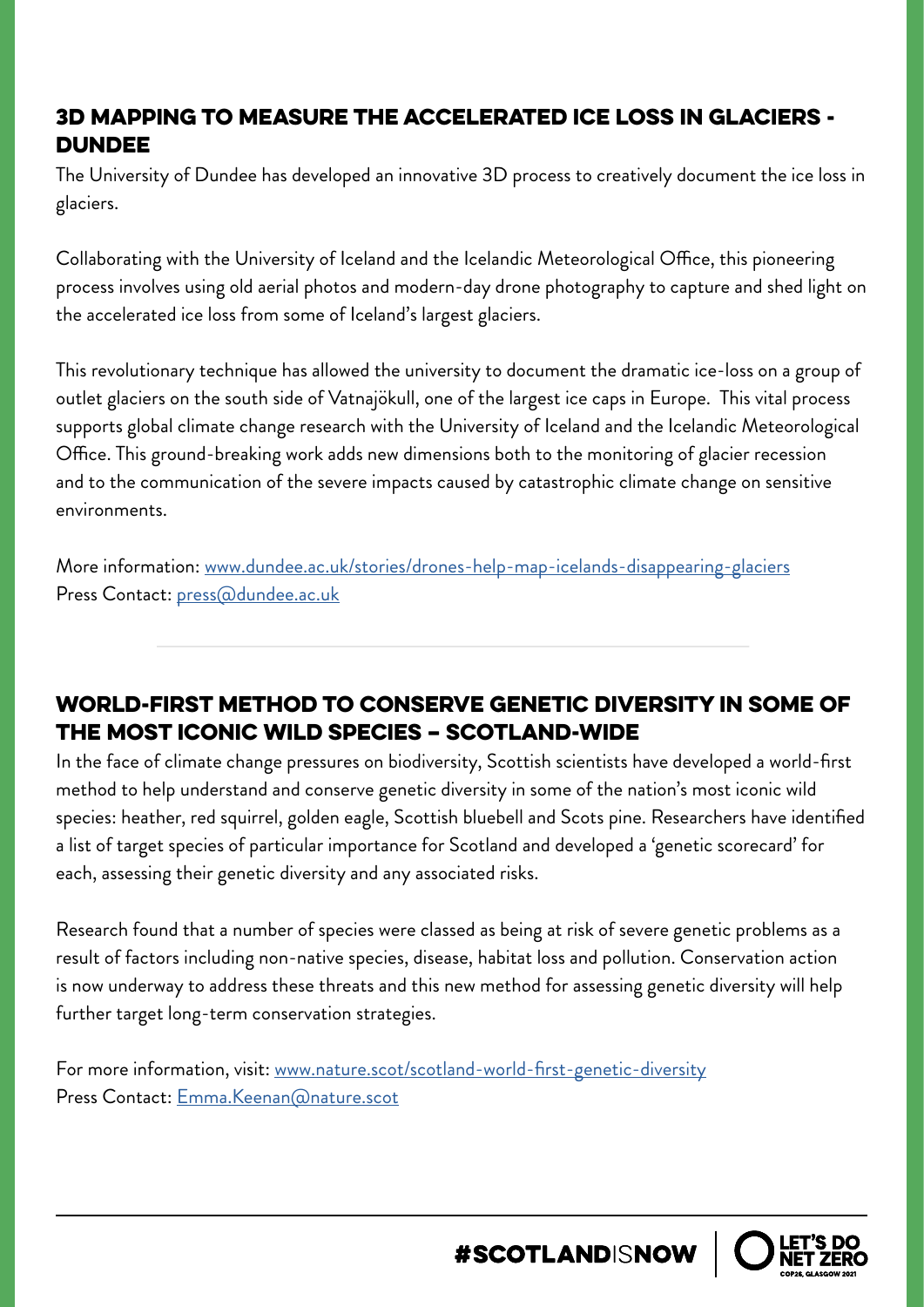#### Unique shipping service reducing 'timber-miles' - Argyll

Around a quarter of Scotland's timber producing forests are in Argyll on the west of Scotland. TimberLINK is a service which ships up to 100,000 tonnes of timber a year from the Argyll ports of Ardrishaig, Campbelltown and Sandbank to wood processing plants in Ayrshire.

As well as helping to ensure economic development around the local ports, the service significantly reduces 'timber-miles' by removing around 8,000 lorry journeys, or nearly 1 million lorry miles, each year from busy and scenic roads between Argyll and Ayrshire. This includes busy tourist routes on the Argyll peninsula and the A82 through Loch Lomond and the Trossachs National Park.

For more information, visit [www.forestry.gov.scot/forestry-business/timber-transport/timberlink](http://www.forestry.gov.scot/forestry-business/timber-transport/timberlink) Press Contact: [steve.williams@forestry.gov.scot](mailto:steve.williams%40forestry.gov.scot?subject=)

#### The world's first green recovery platform - Stirling

The Forth ERA is a multi-million pound project led by the University of Stirling that will provide the region with the world's first green recovery platform. This state-of-the-art environmental digital monitoring system will support a just transition to a net zero economy by supplying real time environmental data.

The new technology will act as a "living laboratory" – capturing, processing and sharing data from across Forth Valley using EE's 5G network. It will use sensors, satellite data and artificial intelligence to provide vital information on water quality and other factors to inform decisions that could provide major economic and sustainability benefits to the area.

Experts say the innovative, cross-disciplinary approach – bringing together science, research, business and regulation – will be a global exemplar of green recovery, which is easily scaled and could be replicated worldwide.

For further information visit: [www.stir.ac.uk/about/international-environment-centre/forth-environmental-resilience-array](http://www.stir.ac.uk/about/international-environment-centre/forth-environmental-resilience-array) Press Contact: [communications@stir.ac.uk](mailto:communications%40stir.ac.uk?subject=)

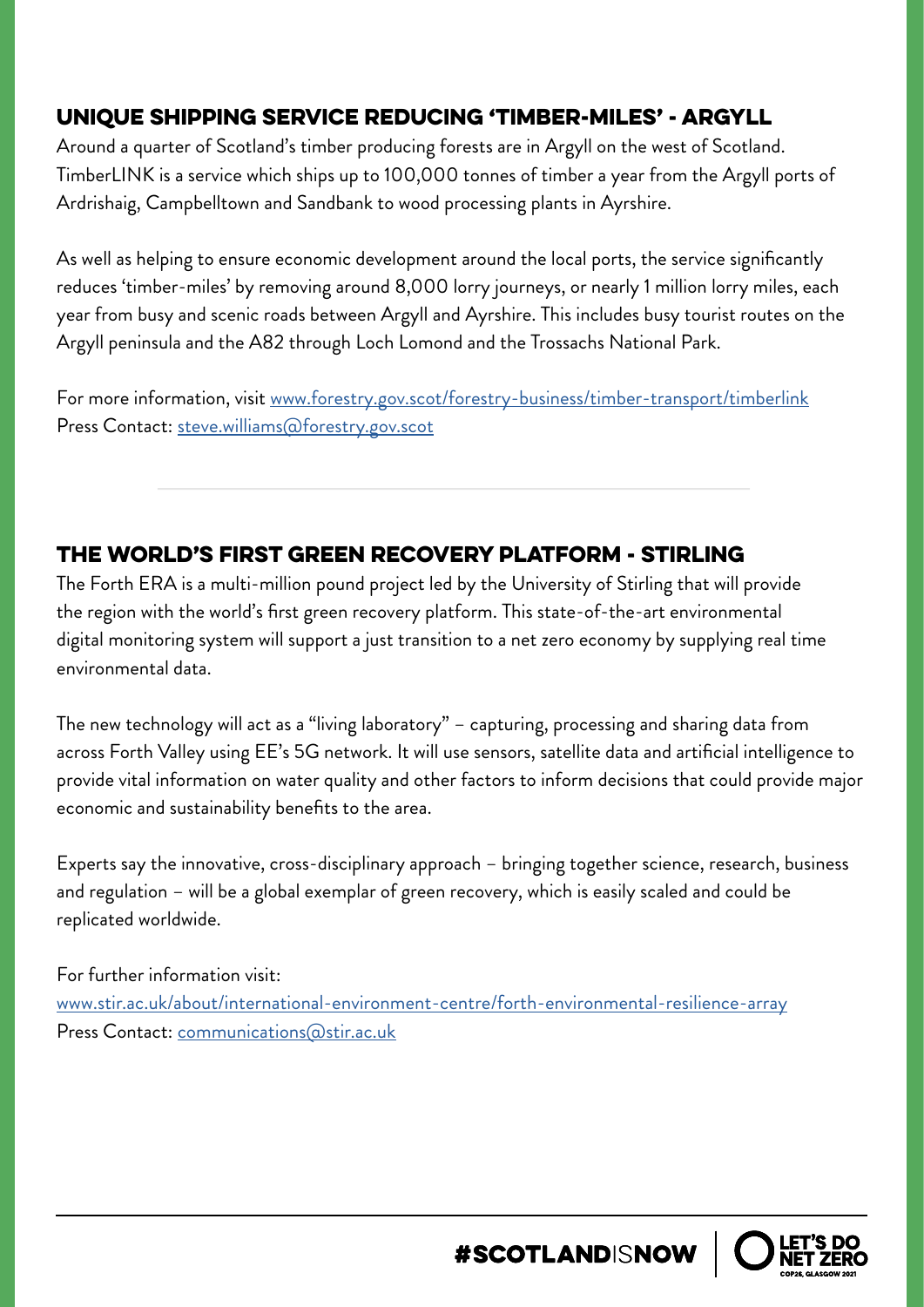#### The UK's most advanced carbon capture and storage project – Aberdeenshire

Based in the heart of the UK's oil and gas industry on the north east coast of Scotland, the Acorn Project is an ambitious climate mitigation programme that repurposes existing gas pipelines to give easy access to world class  $\mathsf{CO}_2$  storage. This approach offers a fast and cost-efficient way of establishing a CO $_{\rm 2}$  transportation and storage hub, unlocking the carbon capture and storage of hydrogen infrastructure that is essential for meeting Scotland's net zero targets.

The Acorn Project is considered to be the UK's most advanced carbon capture and storage (CCS) and hydrogen project, delivering the critical infrastructure that's needed to help cut carbon emissions from homes and industry.

Central to its approach is repurposing existing infrastructure, which removes the high capital costs associated with carbon capture and storage and establishes the transport and storage set up needed to import CO $_{\rm 2}$  from ships at nearby Peterhead Port and from Scotland's industrial heartland in the centre of the country.

The project's proximity to the deep-water port at Peterhead creates an ideal opportunity to import significant volumes of  $CO<sub>2</sub>$  from other emitters across the UK and Europe, helping Scotland to cost effectively build a fairer, greener economy, transforming carbon intensive industries while sustaining and creating jobs.

With Government support matched by industrial and private finance, Acorn can be operational by the mid-2020s and is expected to be storing at least  $5$ Mt/yr of  $CO<sub>2</sub>$  by 2030.

For more information visit: [www.theacornproject.uk](http://www.theacornproject.uk) Press Contact: [charlotte.hartley@pale-blu.com](mailto:charlotte.hartley%40pale-blu.com?subject=)

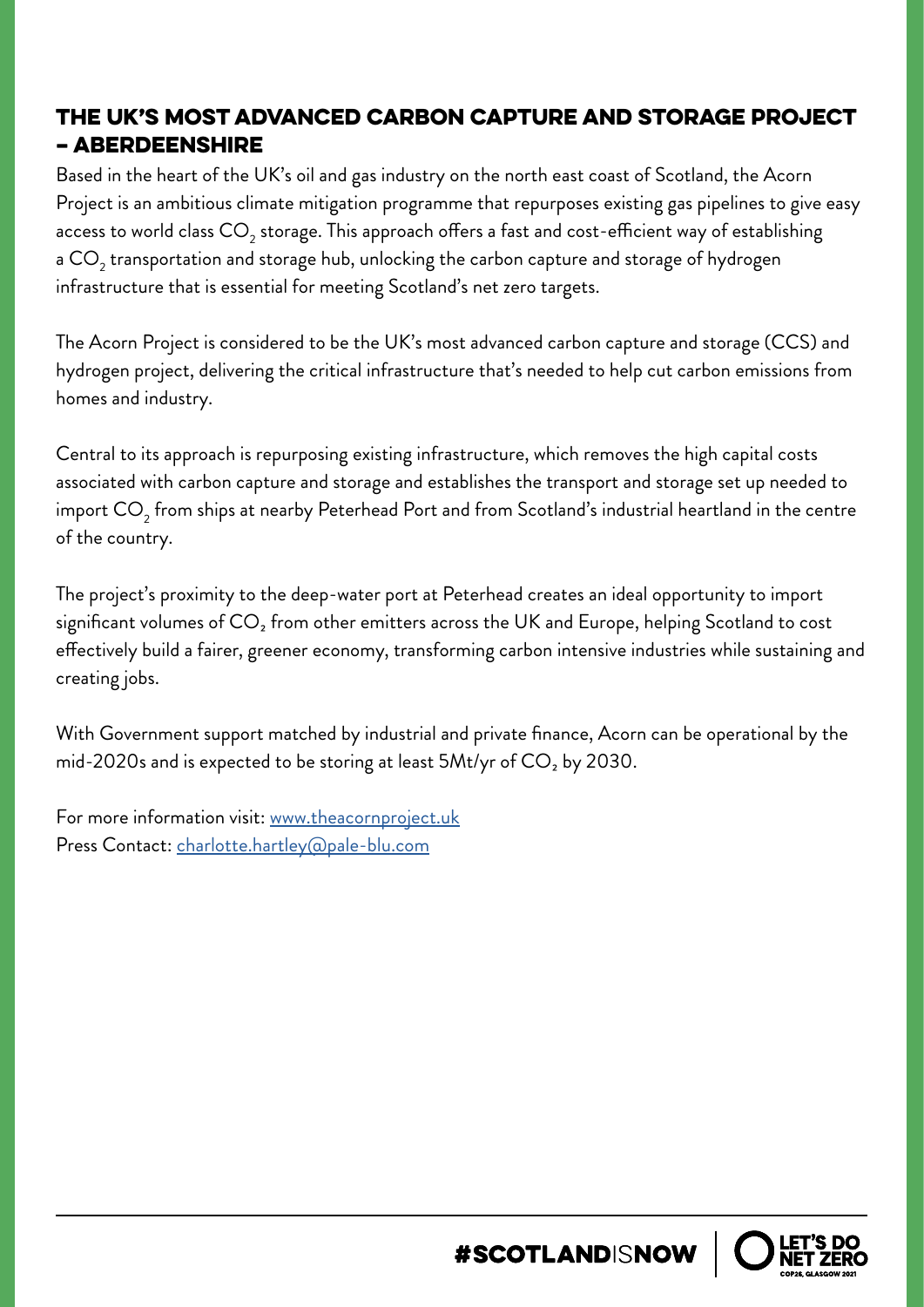#### The UK's largest habitat restoration project – Highlands

Cairngorms Connect is the UK's biggest habitat restoration project and is a partnership of neighbouring land managers, committed to an ambitious 200-year vision to enhance habitats, species and ecological processes across a vast area within the Cairngorm National Park.

In Scotland the environment lends itself to "landscape scale" management for nature, connecting protected areas and encouraging natural restoration and expansion of habitats over vast areas. Cairngorms Connect works with like-minded, committed people from all areas of life to deliver a healthier, natural landscape that supports strong, economically vibrant local communities. Partners are working together to create a wilder landscape to allow forests to expand, naturalising rivers and restoring huge tracts of peatland.

For further information and contact details please visit: [www.cairngormsconnect.org.uk](http://www.cairngormsconnect.org.uk) Press Contact - [enquire@cairngormsconnect.org.uk](http://enquire@cairngormsconnect.org.uk)

#### The successful re-introduction of the beaver – Scotland-wide

The European beaver Castor Fiber was hunted to extinction in Britain around the 16th century. Following a recent comprehensive trial by Scotland's nature agency, NatureScot, the protected species has now been successfully reintroduced. The latest population survey showed that the number of beavers in Scotland has now more than doubled in the last three years to around 1000 animals, and the population now ranges from Glen Isla to Dundee and Stirling to Crianlarich. It is expected that Scotland's beaver population will continue to expand into Loch Lomond in the future.

As a keystone species, beavers create areas of wetland, locally change tree cover and diversify riparian habitats. The trial showed an overall increase in biodiversity in beaver occupied areas. The return of beavers to Scotland and their recognition as European Protected Species heralds one of the most significant changes to the natural environment in many years.

For further information and contact details please visit: [www.nature.scot/professional-advice/protected](http://www.nature.scot/professional-advice/protected-areas-and-species/protected-species/protected-species-z-guide/protected-species-beavers)[areas-and-species/protected-species/protected-species-z-guide/protected-species-beavers](http://www.nature.scot/professional-advice/protected-areas-and-species/protected-species/protected-species-z-guide/protected-species-beavers) Press Contact: [Emma.Keenan@nature.scot](mailto:Emma.Keenan%40nature.scot?subject=)

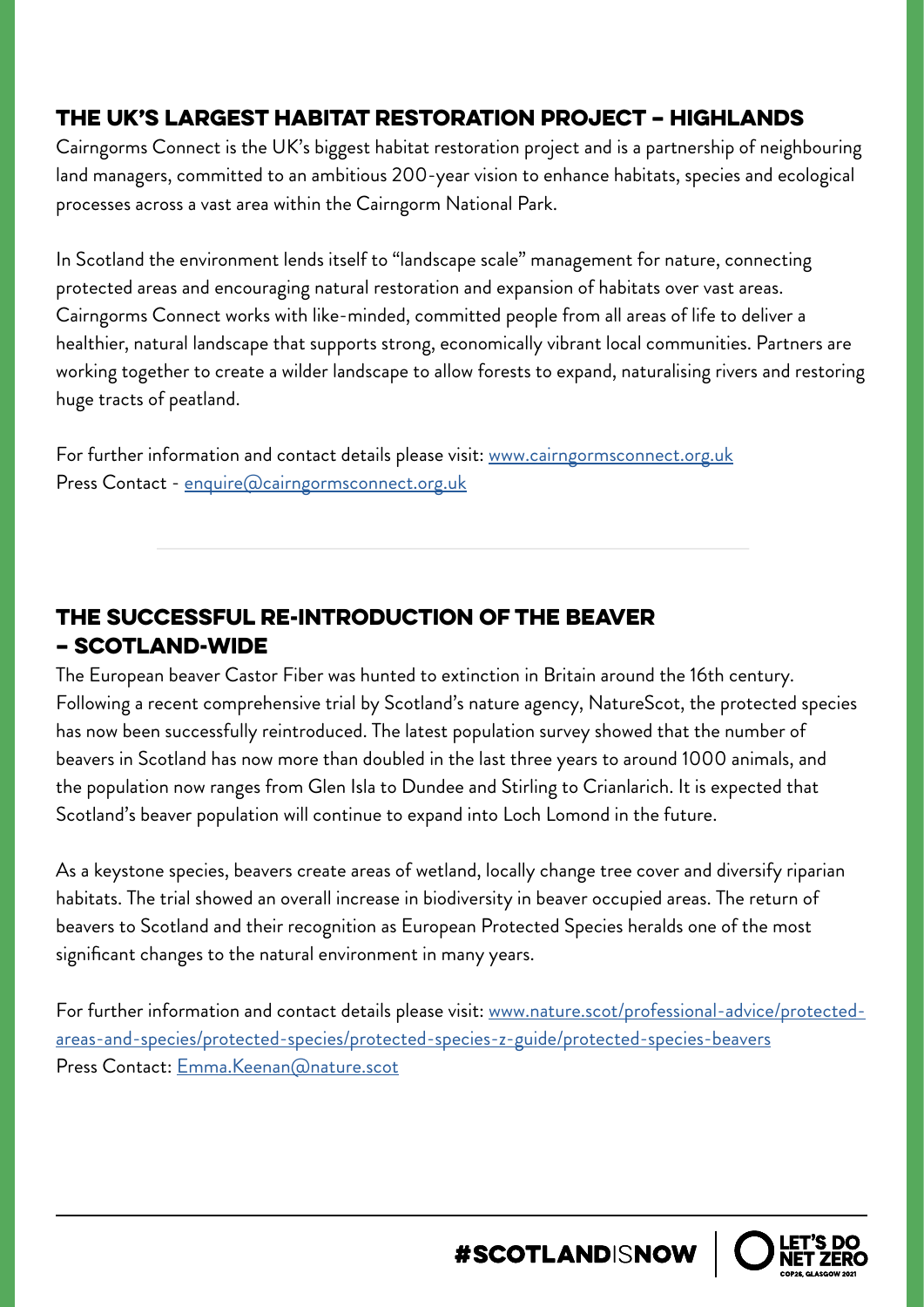#### Scotland's Natural Health Service programme - Dundee, Highlands, Lanarkshire and North Ayrshire

Green Health Partnerships is an innovative wellbeing programme that aims to increase physical activity and improve mental health through engagement with the natural environment. The partnerships promote cost effective, nature-based initiatives to help address health and well-being challenges.

Led by local health boards and local authorities, these partnerships bring together the health, social care, environment, leisure, sport and active travel sectors in order to make more use of local green space as a health-promoting resource. There are currently four cross-sectoral Green Health Partnerships in Dundee, Highlands, Lanarkshire and North Ayrshire and the work includes a 'prescriptions' referral process for healthcare professionals to link patients with nature-based interventions, such as health walks, cycling, community gardening and conservation volunteer work.

Funding is provided by NatureScot and Transport Scotland with additional support from Scottish Forestry, Public Health Scotland, sportscotland, Paths for All and The Conservation Volunteers.

For further information please visit: [www.nature.scot/professional-advice/contributing-healthier-scotland/our-natural-health-service/green](http://www.nature.scot/professional-advice/contributing-healthier-scotland/our-natural-health-service/green-health-partnerships)[health-partnerships](http://www.nature.scot/professional-advice/contributing-healthier-scotland/our-natural-health-service/green-health-partnerships) Contact: [Emma.Keenan@nature.scot](mailto:Emma.Keenan%40nature.scot?subject=)

#### New Highly Protected Marine Areas to increase Blue Carbon Capture - West of Scotland

Scotland has long been a world leader and innovator when it comes to marine environmental protection with a network of Marine Protected Areas (MPAs) put in place to protect iconic species like minke whales and puffins, vulnerable ecosystems and habitats including those which capture and store blue carbon.

Scotland's MPA network now covers 37% of its seas which exceeds the proposed global target of 30% by 2030. It includes Europe's largest MPA, the West of Scotland MPA which covers an area of over 100,000 square kilometres and is giving additional protection to some of the deepest parts of Scotland's seas.

Marine Scotland is now taking further action on the climate and biodiversity crisis by continuing to expand the MPA network and introducing new Highly Protected Marine Areas which will cover at least 10% of Scotland's seas by 2026. These HPMAs will protect blue carbon and critical habitats, providing opportunities to enhance biodiversity and for ecosystems to recover.

For more information visit: [www.gov.scot/policies/marine-environment/marine-protected-areas](http://www.gov.scot/policies/marine-environment/marine-protected-areas) Press contact: [Gillian.Provan@gov.scot](mailto:Gillian.Provan%40gov.scot?subject=)

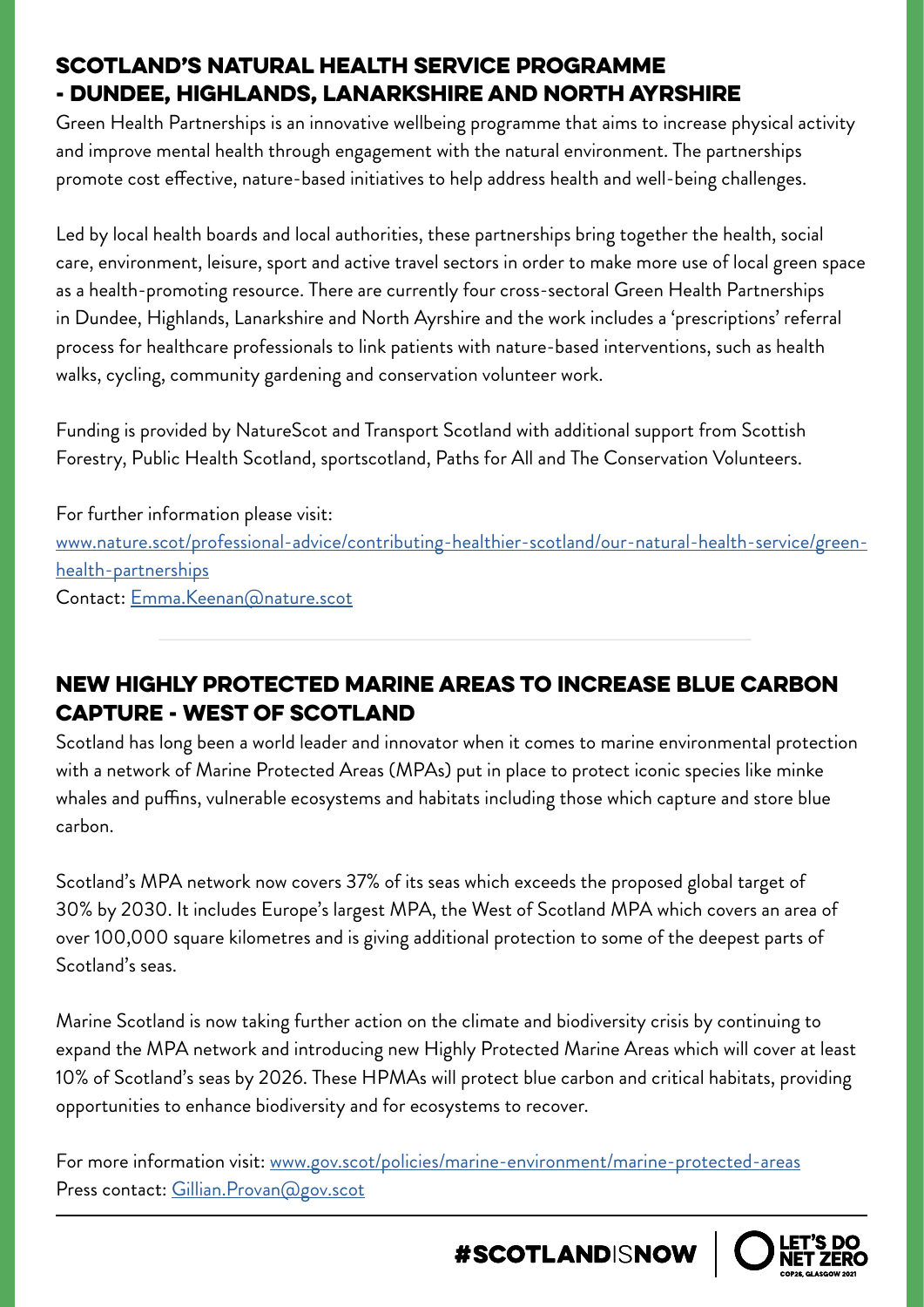#### The largest planting of trees in Scotland this century – Sutherland, Highlands

From end to end, a new 933 hectare woodland has been approved by Scottish Forestry which will stretch over 12km along Strath Carnaig in the Sutherland region, strengthening the current native woodland networks on a landscape scale.

Nearly all the new trees – 1.4 million in total - will be native species, mostly Scots pine and birch with rowan, oak, aspen and alder. The scheme is a great example of the collaboration between farming and forestry - benefitting both the farming business and environment at the same time.

The new planting will sequester nearly 50,000 tonnes of CO<sub>2</sub> by 2045, contributing towards the Scottish Government's climate change commitment to reach net zero emissions. This is the equivalent to soaking up the emissions of 11,000 cars being used for a year and will greatly improve native woodland and habitat networks.

For more information and contact details please visit: [forestry.gov.scot/news-releases/highland-farmer-to-create-landscape-size-woodland](http://www.forestry.gov.scot/news-releases/highland-farmer-to-create-landscape-size-woodland) Contact - [steve.williams@forestry.gov.scot](mailto:steve.williams%40forestry.gov.scot?subject=)

#### Meat manufacturer on target to be carbon neutral by early 2022 – Ayrshire

'We Hae Meat' is one of the most sustainable meat manufacturers in the UK. The Ayrshire-based family-run business has already reduced its carbon footprint by 97% and is on target to be carbon neutral by early 2022. As well as installing a renewable power plant that burns wood from their own and other local farms to provide 100% of their hot water and heating requirements, the company launched all products into packaging trays that are fully recyclable, as well as creating returnable and reusable packaging solutions with their suppliers. The business has also replaced its diesel van fleet with electric hybrids.

The company is now working towards reducing its emissions by 107% to allow it to reach its carbon neutral ambitions.

For more information please visit: [www.wehaemeat.co.uk/sustainability](http://www.wehaemeat.co.uk/sustainability) Press Contact: [info@wehaemeat.com](mailto:info%40wehaemeat.com?subject=)